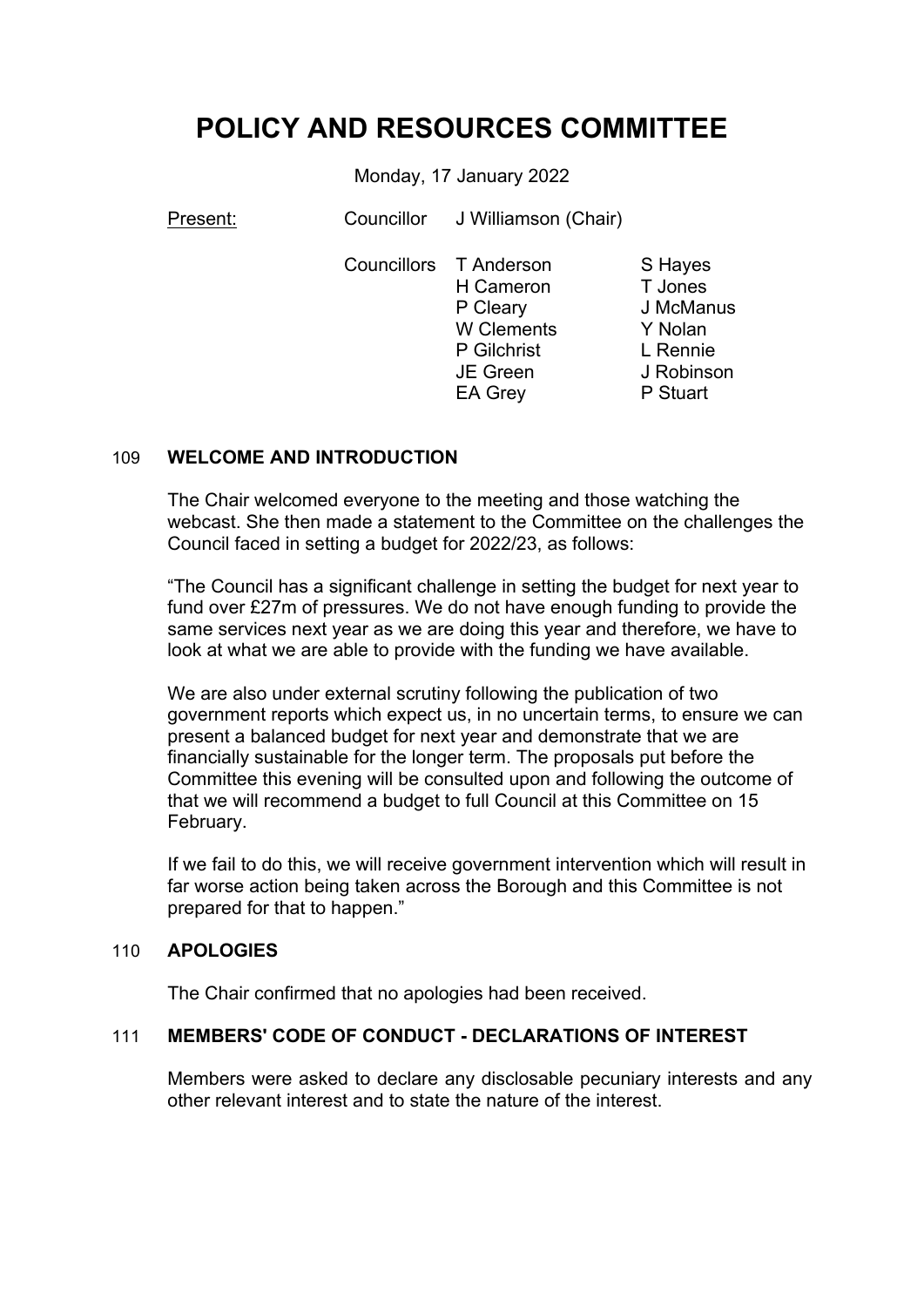No such declarations were made.

## 112 **MINUTES**

**Resolved – That the minutes of the meetings held on 30 November, and 1 December, 2021, be approved and adopted as correct records.**

### 113 **PUBLIC QUESTIONS**

The Chair informed the meeting that thirteen questions had been received from members of the public, some of whom were in attendance and some who had asked that their question be read out at the meeting.

The five members of the public and two who had been unable to attend the meeting at the last minute (who had their questions read out on their behalf) put their questions to the Chair and responses were given at the meeting.

Six members of the public who had indicated they would not be attending, had their questions read out by the Director of Law and Governance and the Chair agreed that responses to these would be published on the Council website.

[Subsequent to the meeting, an agenda supplement was published with all thirteen questions and responses contained therein.]

## 114 **STATEMENTS AND PETITIONS**

The Chair informed the meeting that no statements or questions from Members had been received.

Councillor Jean Robinson presented a petition of some 3,100 signatories to 'Save Woodchurch Leisure Centre from closure'.

**Resolved – That the petition be noted and referred to the appropriate Chief Officer in accordance with Standing Order 11.2.**

#### 115 **2022/23 BUDGET UPDATE**

The Chief Executive spoke to the Budget Update report before the Committee stressing the need for the Council to address the financial challenges it faced, as emphasised by the Leader at the start of the meeting. The two external assurance reports commissioned by the Government were both critical of the Council on its leadership and governance and financial position, stating that the Council had tried over the past years to deliver the same level of services despite not having the financial means to do so. Wirral was only one of eleven councils in England to have requested exceptional financial support from the Government for 2020/21 and 2021/22. He went on to outline the work undertaken by both officers and Members, since the publication of the reports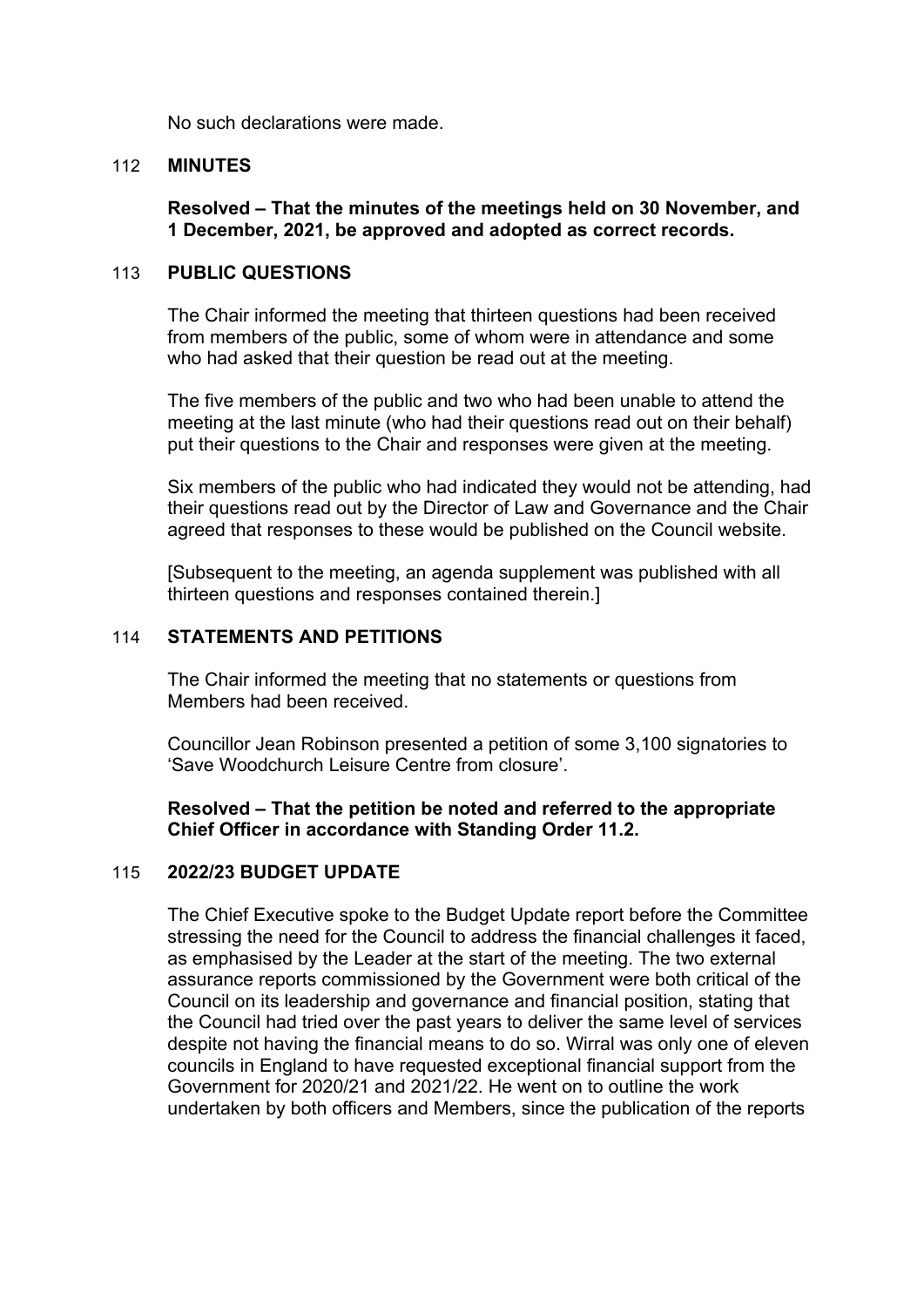in November, to address the challenges faced and to establish and then maintain a sound financial footing for the Council.

The Director of Resources introduced the report, which was part of the Council's formal budget process, as set out in the constitution and in accordance with the legal requirements to set a balanced and sustainable budget for 2022/23.

The Committee on 25 October 2021 agreed to ask for the views of residents, businesses, and all those with a stake in the future of Wirral, about what council services mattered most to them to help develop the budget plan. This consultation had run from 2 to 28 November 2021 and the outcomes were provided in an appendix to the report.

At the Committee on 25 October 2021, and in line with the external assurance review recommendations to provide sensitivity analysis, three potential budget scenarios were presented as to what the budget gap could be for 2022/23. The rationale for the three scenarios was to present assumptions based on known information at the time in advance of the draft Local Government Finance Settlement being published and in advance of the compilation of proposals for pressures and growth items and savings and income for the 2022/23 budget.

The Draft Local Government Finance Settlement was published on 16 December, 2021 and budget proposals had been developed in response to the previously outlined budget gap. The report provided an updated position on the draft budget for 2022/23 and related statutory consultation with the final budget proposals to be presented to the Committee on 15 February, 2022 for recommendation to full Council. A process of review and challenge was ongoing, to ensure that the final proposals made were fully scrutinised and fit and proper in terms of readiness for decision-making.

An appendix to the report provided details of all the current proposals for consideration prior to the need to make decisions on how the budget for 2022/23 should be formulated. Setting out the potential budget proposals in the report ensured statutory consultation could be carried out in advance of setting the 2022/23 annual budget.

Information in the report also provided the opportunity for the Policy and Services Committees, at their meetings in January 2022, to provide feedback on the budget proposals for this Committee to take into consideration in recommending a legal budget to Full Council at its meeting on 28 February, 2022.

Members commented upon the report and the need to address the difficulties the Council faced, including the structural deficit which the Council had.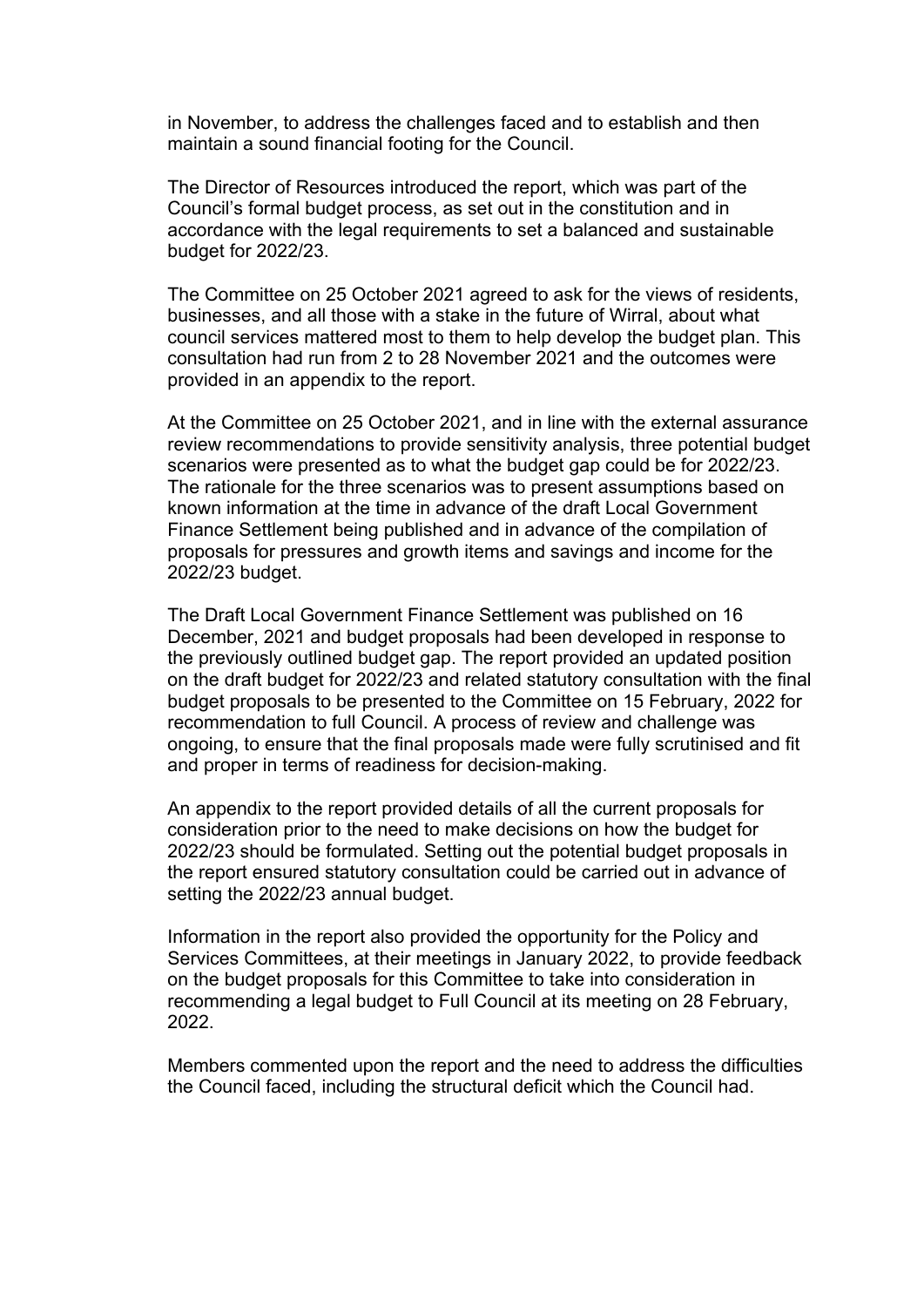The Chief Executive and Director of Resources responded to a number of comments from Members

The Chair reiterated the fact that the report before the Committee contained proposals, and they were at this stage, being asked to agree the proposals going forward for consultation.

On a motion by the Chair, seconded by Councillor Yvonne Nolan, it was -

## **Resolved – That this Committee:**

- **(1) notes the outcome of the draft Local Government Financial Settlement for 2022/23, in advance of the final Settlement which is due later in January 2022;**
- **(2) recognises the extent of the Council's financial challenge and structural deficit, which needs to be eliminated;**
- **(3) notes the savings and income proposals that could address the 2022/23 budget gap;**
- **(4) notes the outcome of the November 2021 consultation;**
- **(5) consults on the draft budget proposals for 2022-23, under section 65 of the Local Government Finance Act 1992.**

# 116 **COUNCIL TAX 2022/23 - TAX BASE, DISCOUNTS AND EXEMPTIONS AND LOCAL COUNCIL TAX REDUCTION SCHEME**

The Head of Revenues and Benefits introduced a report which brought together related issues regarding the proposed Council Tax Base for 2022/23 upon which the annual billing and Council Tax levels would be set; the proposed Council Tax Discounts including Local Discounts, exemptions for 2022/23 and the Local Council Tax Reduction Scheme to be used during 2022/23.

The Head of Revenues and Benefits responded to a comment from a Member on the Council Tax Reduction Scheme and the effect of the reduction in the minimum amount to be paid by non-vulnerable working age claimants on collection rates. This had yet to work its way through because of the impact of the pandemic but he did state that collection rates were broadly similar.

On a motion by the Chair, seconded by Councillor Yvonne Nolan, it was -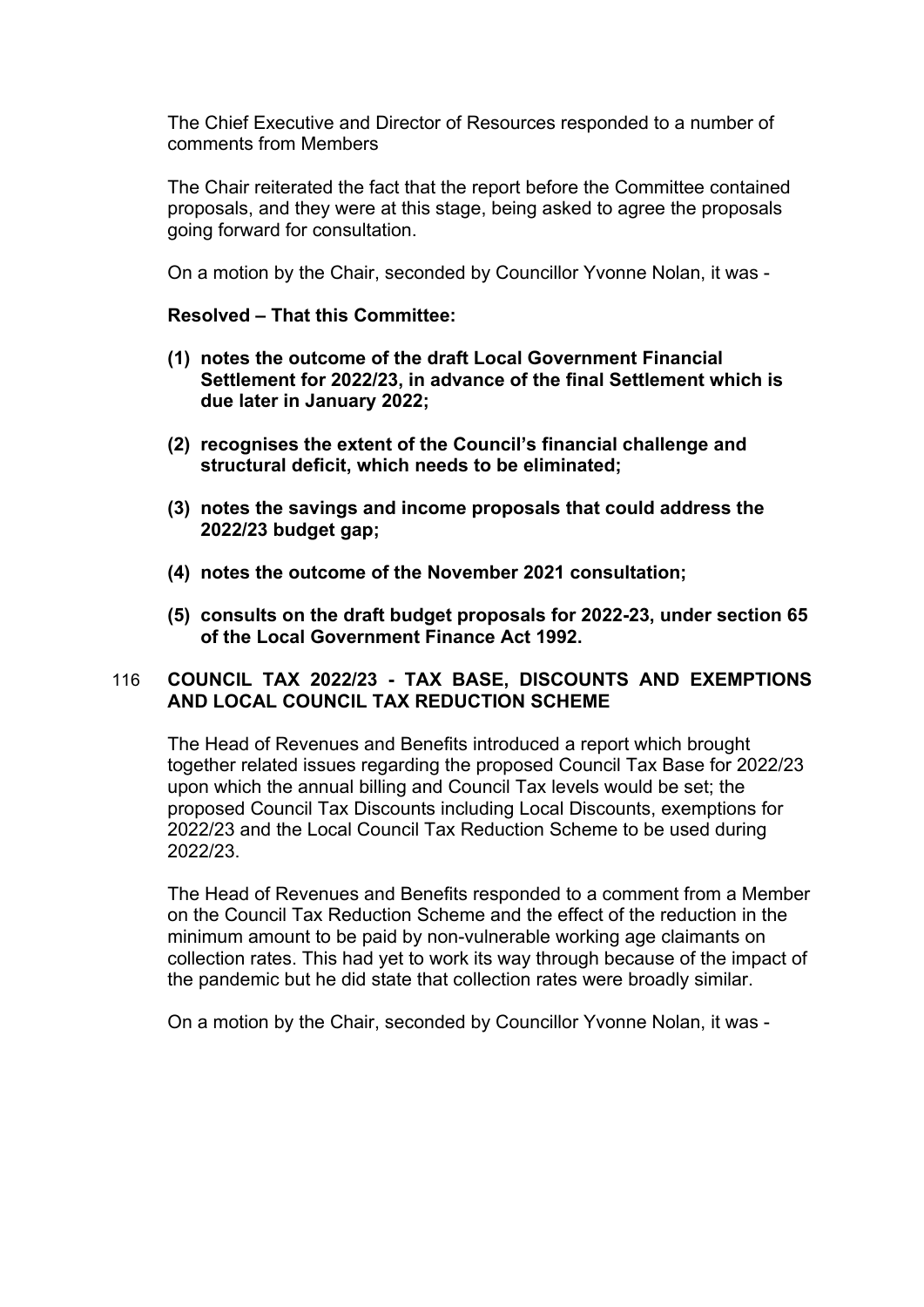**A. Resolved -**

**(1) That the figure of 95,172.39 as the Council Tax Base for 2022/23, be approved.**

**B. RECOMMENDED – To Council,**

**(2) The level and award of each local discount for 2022/23 be as follows:**

**Wirral Women's & Children's Aid**

**To continue to award Wirral Women & Children's Aid 100% discount. This remains unchanged from 2021/22.**

**Care Leaver's Discount**

**To award Care Leavers the requisite discount to reduce their Council Tax liability to zero until they are 25. This remains unchanged from 2021/22.**

**Empty Property Discounts**

**Discount category D = 0% Full charge on properties undergoing renovations.**

**Discount category C = 0% Full charge on empty properties from date they become unoccupied.**

**Both remain unchanged from 2021/22, Except for properties requiring adaptations to meet the need of a disabled person as described in Section 3.23**

**Empty Property Premium =**

**100% (200% Council Tax) for unfurnished properties empty for more than two years.**

**200% (300% Council Tax) for unfurnished properties empty more than five years.** 

**300% (400% Council Tax) for unfurnished properties empty more than ten years.**

**All remain unchanged from 2021/22, except for properties requiring adaptations to meet the need of a disabled person as described in Section 3.23**

**Council Tax Discretionary Hardship Relief Scheme**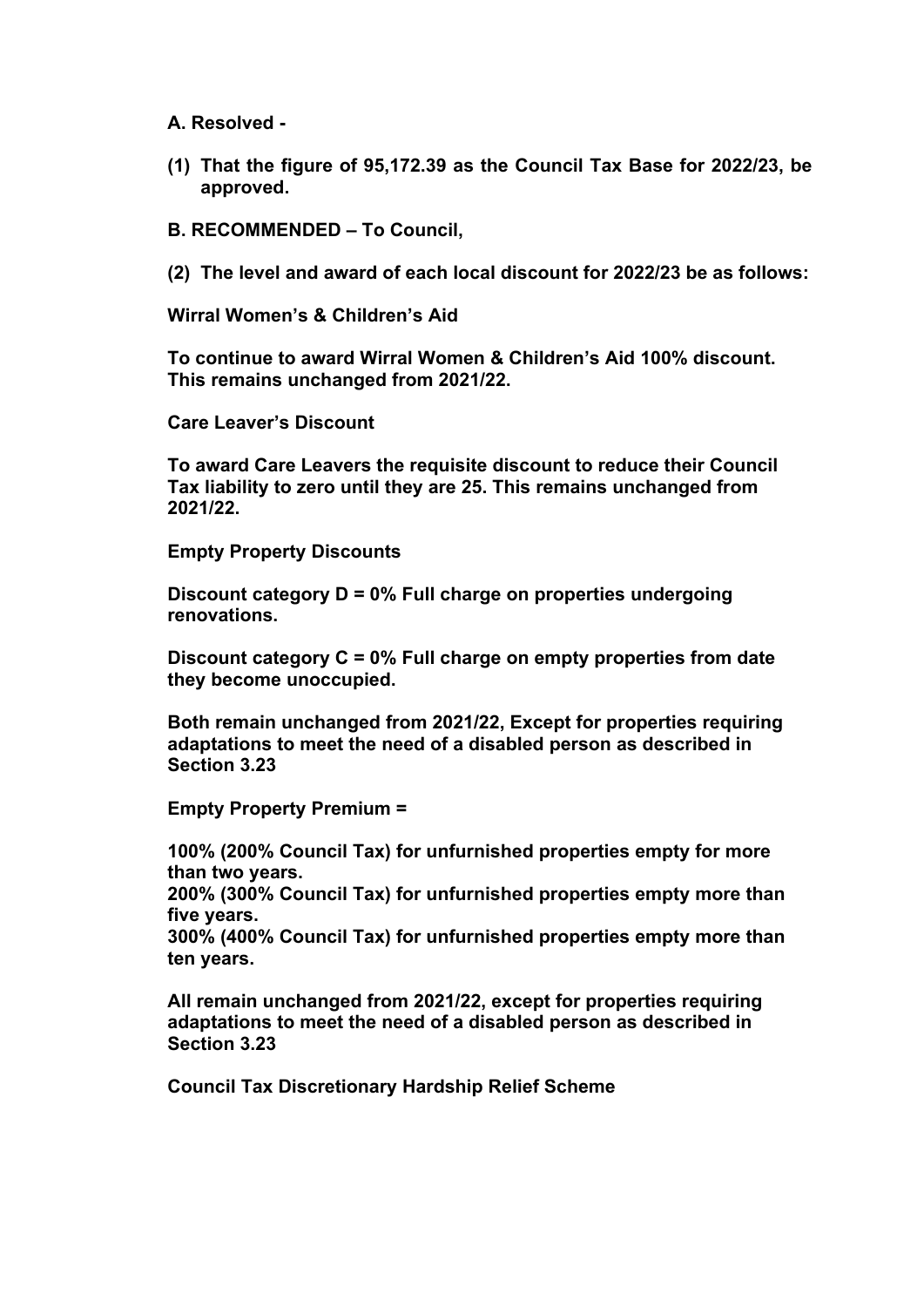**The Council Tax Discretionary Hardship Relief Scheme, approved by Cabinet in October 2013, continues in its current format for 2022/23. The Scheme offers help and assistance in exceptional cases of hardship.**

**Local Council Tax Reduction Scheme (LCTRS)**

**The current Local Council Tax Reduction Scheme remains to be the most appropriate scheme for Wirral Council and therefore will remain unchanged from 2021/22 apart from the following:**

**The scheme will be aligned to all the DWP's upratings and changes for Housing Benefit and Universal Credit.**

## 117 **WORK PROGRAMME UPDATE**

The Director of Law and Governance introduced a report which advised how this Committee, in co-operation with the other Policy and Service Committees, was responsible for proposing and delivering an annual committee work programme.

The work programme was formed from a combination of key decisions, standing items and requested officer reports. The report provided the Committee with an opportunity to plan and regularly review its work across the municipal year and was attached as an appendix to the report. The Committee would be mindful of the decision taken at the special meeting of this Committee on 30 November, 2021, with regard to the programming of future agendas.

**Resolved – That the Policy & Resources Committee work programme for the 2021/22 municipal year, be agreed.**

# 118 **REFERRAL FROM AUDIT AND RISK MANAGEMENT COMMITTEE: EXTERNAL AUDITOR APPOINTMENT 2023/24 TO 2027/28**

The Director of Law and Governance introduced a report on the recommendations of the Audit and Risk Management Committee from its meeting on 30 November, 2021, in respect of the External Auditor Appointment 2023/24 to 2027/28.

**RECOMMENDED – That Council be recommended to enter into the option to enter into the procurement exercise led by the Public Sector Audit Appointments Ltd (PSAA) for the appointment of external auditors for a period of five financial years from 1st April 2023.**